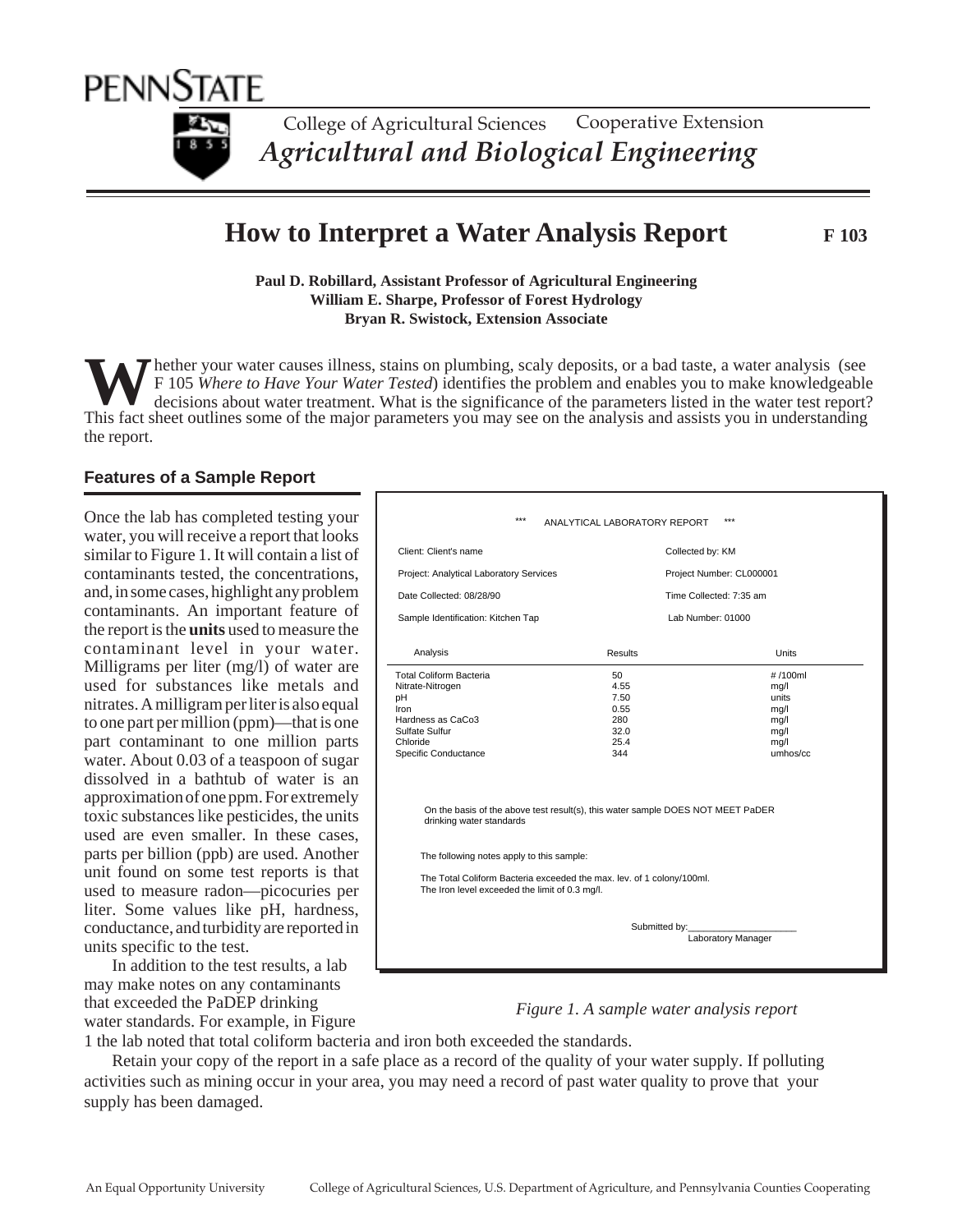## **Water test parameters**

The following tables provide a general guideline to common water quality parameters that *may* appear on your water analysis report. The parameters are divided into three categories: health risk parameters, general indicators, and nuisance parameters. These guidelines are by no means exhaustive. However, they will provide you with acceptable limits and some information about symptoms, sources of the problem and effects. To find out more about how to treat the water or eliminate the contaminant at the source, see related publication F 103 *How to Interpret a Water Analysis Report*. See the end of this publication for information on how to obtain additional publications.

Table 1 *Health Risk Parameters*. The parameters in Table 1 are some commons ones that have known health effects. The table lists acceptable limits, potential health effects, and possible uses and sources of the contaminant.

Table 2 *General Water Quality Indicators* are parameters used to indicate the presence of harmful contaminants. Testing for indicators can eliminate costly tests for specific contaminants. Generally, if the indicator is present, the supply may contain the contaminant as well. For example, turbidity or the lack of clarity in a water sample usually indicates that bacteria may be present. The **pH** value is also considered a general water quality indicator. High or low pHs can indicate how corrosive water is. Corrosive water may further indicate that metals like lead or copper are being dissolved in the water as it passes through distribution pipes. Table 2 shows some of the common general indicators.

| Contaminant              | <b>Acceptable Limit</b>                  | <b>Sources/Uses</b>                                                                                                                                               | <b>Potential Health Effects at</b><br><b>High Concentrations</b>                                                                                                                                 |
|--------------------------|------------------------------------------|-------------------------------------------------------------------------------------------------------------------------------------------------------------------|--------------------------------------------------------------------------------------------------------------------------------------------------------------------------------------------------|
| Atrazine                 | 3ppb or .003 ppm                         | used as a herbicide; surface or<br>groundwater contamination from<br>agricultural runoff or leaching                                                              | heart and liver damage                                                                                                                                                                           |
| Benzene                  | 5ppb or .005 ppm                         | gasoline additive; usually from<br>accidental oil spills, industrial<br>uses, or landfills                                                                        | blood disorders like aplasticaremia;<br>immune system depression; acute<br>exposure affects central nervous system<br>causing dizziness, headaches; long term<br>exposure increases cancer risks |
| Lead at tap              | $0.01$ mg/l                              | used in batteries; lead gasolines<br>and pipe solder; may be leached<br>from brass faucets, lead<br>caulking, lead pipes, and lead<br>soldered joints             | nervous disorders and mental<br>impairment, especially in fetuses and<br>infants; kidney damage; blood disorders<br>and hypertension; low birth weights                                          |
| <b>Nitrates</b><br>(NO3) | 10 mg/l (nitrate-N)<br>45 mg/l (nitrate) | soil by-product of agricultural<br>fertilization; human and animal<br>waste leaching to groundwater                                                               | methemoglobinemia (blue baby disease)<br>in infants (birth-6 months); low health<br>threat to children and adults                                                                                |
| Total<br>Coliform        | $\leq$ 1 coliform/100 ml                 | possible bacterial or viral<br>contamination from human<br>sewage or animal manure                                                                                | diarrheal diseases, constant high level<br>exposure can lead to cholera and<br>hepatitis                                                                                                         |
| Radon                    | 300 pCi/l*                               | naturally occurring gas formed<br>from uranium decay; can seep<br>into well water from surrounding<br>rocks and be released in the air<br>as it leaves the faucet | breathing gas increases chances of lung<br>cancer; may increase risk of stomach,<br>colon and bladder cancers                                                                                    |

*Table 1: Standards, symptoms, and potential health effects of regulated contaminants.*

\* Recommended level in water at which remedial action should be taken. No mandatory standards have been set.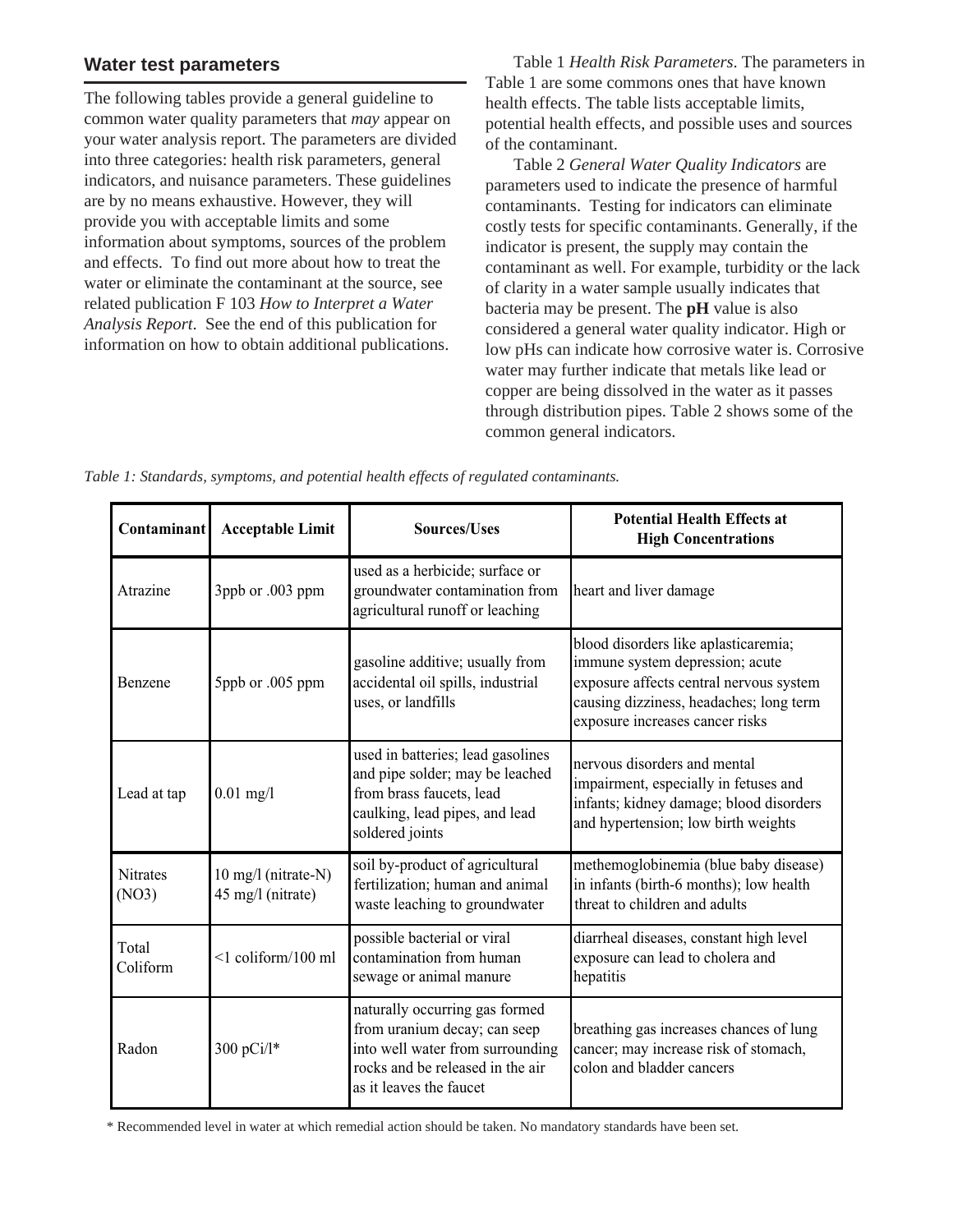| <b>Indicator</b>                       | <b>Acceptable Limit</b> | <b>Indication</b>                                                                                                                                                                                                                                                                                                  |
|----------------------------------------|-------------------------|--------------------------------------------------------------------------------------------------------------------------------------------------------------------------------------------------------------------------------------------------------------------------------------------------------------------|
| pH value                               | 6.5 to $8.5$            | An important overall measure of water quality,<br>pH can alter corrosivity and solubility of<br>contaminants. Low pH will cause pitting of<br>pipes and fixtures or a metallic taste. This may<br>indicate that metals are being dissolved. At<br>high pH, the water will have a slippery feel or<br>a soda taste. |
| Turbidity                              | $<$ 5 TU                | Clarity of sample can indicate contamination.                                                                                                                                                                                                                                                                      |
| <b>Total Dissolved Solids</b><br>(TDS) | $500 \text{ mg/l}$      | Dissolved minerals like iron or manganese.<br>High TDS also can indicate hardness (scaly<br>deposits) or cause staining, or a salty, bitter<br>taste.                                                                                                                                                              |

*Nuisance contaminants* are a third category of contaminants. While these have no adverse health effects, they may make water unpallatable or reduce the effectiveness of soaps and detergents. Some nuisance contaminants also cause staining. Nuisance contaminants may include **iron bacteria, hydrogen sulfide,** and **hardness.** Table 3 shows some typical nuisance contaminants you may see on your water analysis report.

Hardness is one contaminant you will also commonly see on the report. Hard water is a purely aesthetic problem that causes soap and scaly deposits in plumbing and decreased cleaning action of soaps and detergents. Hard water can also cause scale buildup in hot water heaters and reduce their effective lifetime. Table 4 will help you interpret the hardness parameters cited on your analysis. Note that the units used in this table differ from those indicated in Figure 1. Hardness can be expressed by either mg/l or a grains per gallon (gpg). A gpg is used exclusively as a hardness unit and equals approximately 17 mg/l or ppm. Most people object to water falling in the "hard" or "very hard" categories in Table 4. However, as with all water treatment, you should carefully consider the advantages and disadvantages to softening before making a purchasing a water softener.

## **Additional Resources**

**For more detailed information about water**

**testing ask for publication** *Water Tests: What Do the Numbers Mean?* **at your local extension office or from the following sources.**

| <b>Please access:</b> |                               |  |
|-----------------------|-------------------------------|--|
|                       | Website: http://wqext.psu.edu |  |
| <b>Email:</b>         | m x h 16@p su.edu             |  |
| <b>Fax:</b>           | $(814) 863 - 1031$            |  |
| <b>Phone:</b>         | $(814) 865 - 7685$            |  |

**For more information about other Outreach Publications and Resources from the Department of Agricultural and Biological Engineering:**

| <b>Website:</b> | http://www.age.psu.edu             |
|-----------------|------------------------------------|
| <b>Email:</b>   | aqm5@psu.edu                       |
|                 | <b>Address: Penn State</b>         |
|                 | 246 Agricultural Engineering Bldg. |
|                 | <b>University Park, PA 16802</b>   |
| <b>Phone:</b>   | $(814) 865 - 7685$                 |
| <b>Fax:</b>     | $(814) 863 - 1031$                 |
|                 |                                    |

PSU rev. 8/01